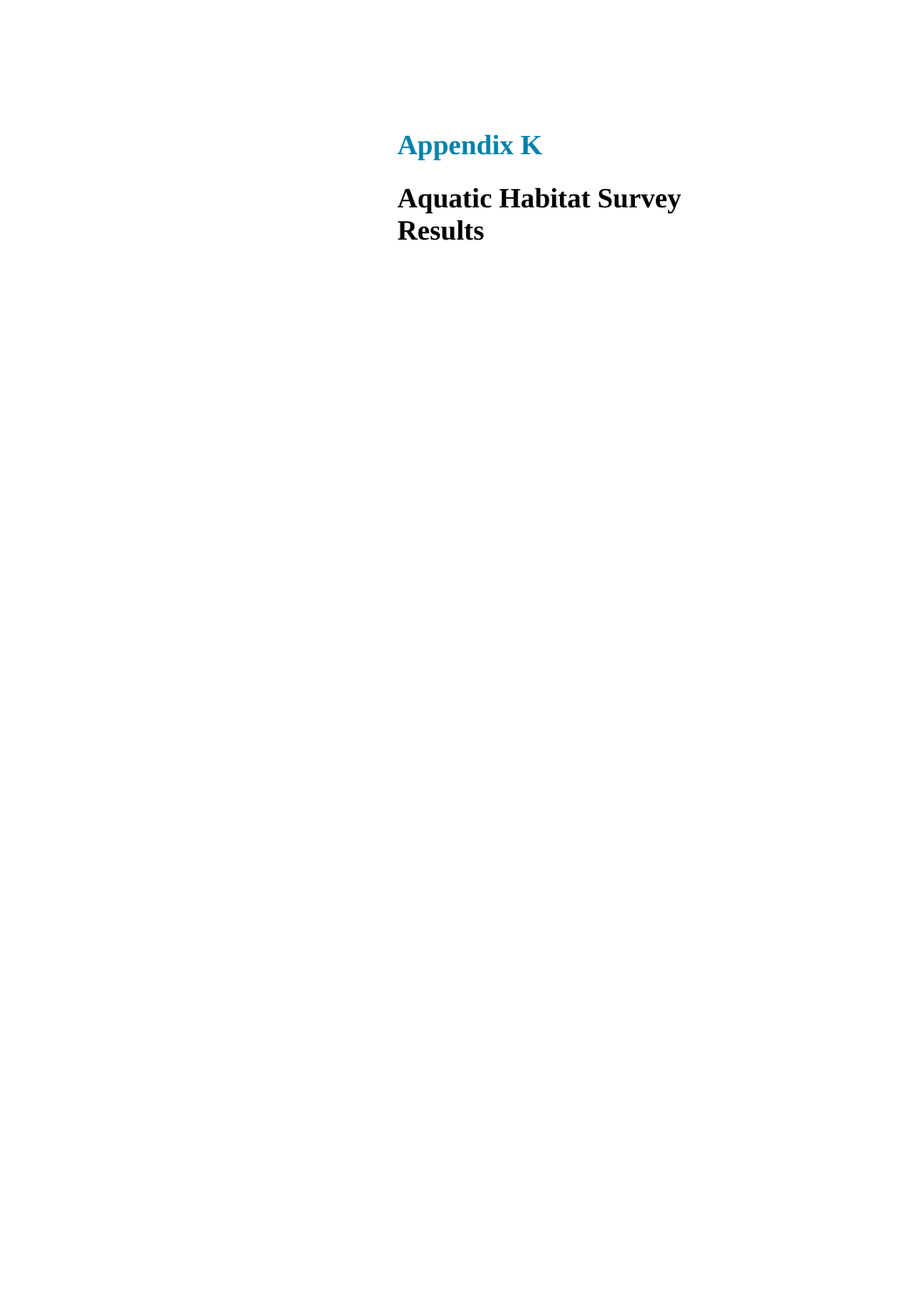# **K1**

Appendix K presents the results of the aquatic habitat surveys.

<u> 1989 - Johann Stein, marwolaethau a bh</u>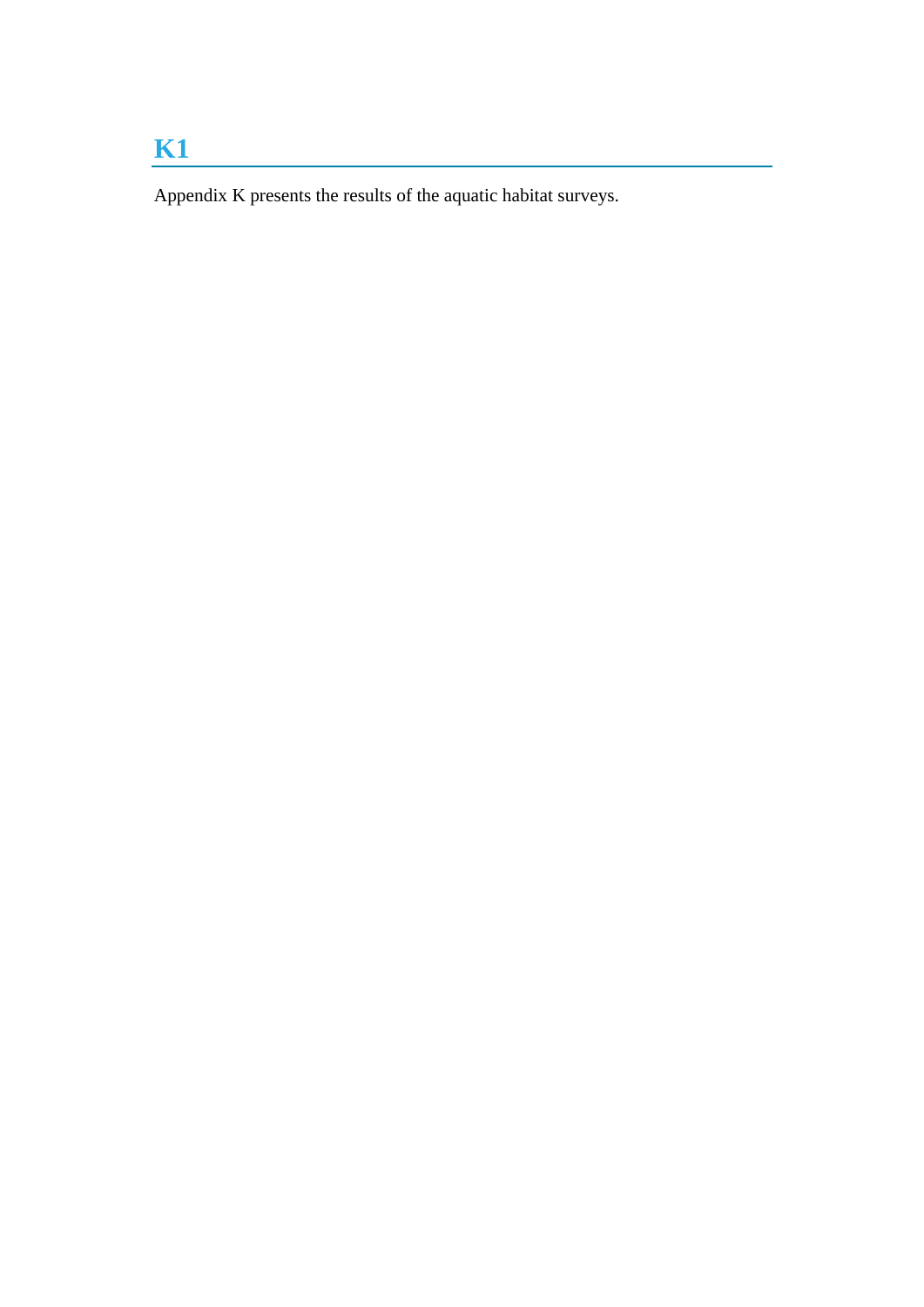# **Aquatic Habitats – Habitat Descriptions and Species Lists**

The results of the aquatic habitat surveys are described below with reference to the following locations: Lough Inch, Ballindooley Lough, Coolagh Lakes, the River Corrib from Tonacurragh to Menlo Castle, the River Corrib main channel, from Menlo Castle to the Salmon Weir, the River Corrib Backwater on the east side of Jordan's Island, the River Corrib and Canals south of the Salmon Weir, and the Terryland River. The survey locations are shown on **Figures 4.1** and **4.2**.

The habitat classifications attributed to waterbodies described below have been incorporated into the habitat survey results figures (see **Figures 13.1-13.5** and **14.1- 14.5** for habitat areas relative to the NIS assessment – the full set of habitat maps are provided in the EIAR for reference**)**. Aquatic plant species recorded in each of the survey sites described below are provided in Table  $1 -$  the references to the survey sites listed in that table are given below in parenthesis for each of the survey locations.

### *Lough Inch (Site 1)*

This lake, of about 25ha, lies to the west of Galway City on granite bedrock. The maximum depth recorded was less than 4m. Water transparency was good with plant growth occurring throughout the lake bottom. Shallow water contained a community *of Isoetes lacustris*, *Lobelia dortmanna* and *Littorella uniflora* as well as *Eriocaulon aquaticum*. At greater depth (2m), *Isoetes lacustris* and *Chara virgata* occurred. Below 3m, large areas of the charophyte *Nitella translucens* were found along with occasional patches of *Nitella confervacea* and *Elatine hexandra*. The presence of these species indicated that the lake corresponded with the Annex I habitats [3110] *Oligotrophic waters containing very few minerals of sandy plains*  and [3130] *Oligotrophic to mesotrophic standing waters with vegetation of the Littorelleta uniflorae and/or of the Isoeto-Nanojuncetea*. This corresponded with the Fossitt (2000) classification of FL2 Oligotrophic lakes.

An unusual community *of Chara virgata, Potamogeton crispus, Potamogeton pectinatus*, and occasional *Nitella flexilis*, covered large areas in the centre of the lake. *Potamogeton crispus* and *Potamogeton pectinatus* are usually indicative of more eutrophic conditions. In addition, much fouling by algae, including *Cladophora* and diatoms, was noted. Other species noted were *Potamogeton berchtoldii*, *Juncus bulbosus*, and *Myriophyllum alterniflorum.*

The lake corresponded with two Annex I habitats [3110 and 3130] but these may have been negatively influenced by nutrient input. In addition, a number of aquatic plants known from Connemara, such as *Eriocaulon aquaticum* and *Elatine hexandra*, reach their eastern limit in this lake. The charophyte *Nitella confervacea*  was recorded at Lough Inch. This species is rarely recorded in Irish lakes but this may be due its small size and, as a result, the species being under recorded.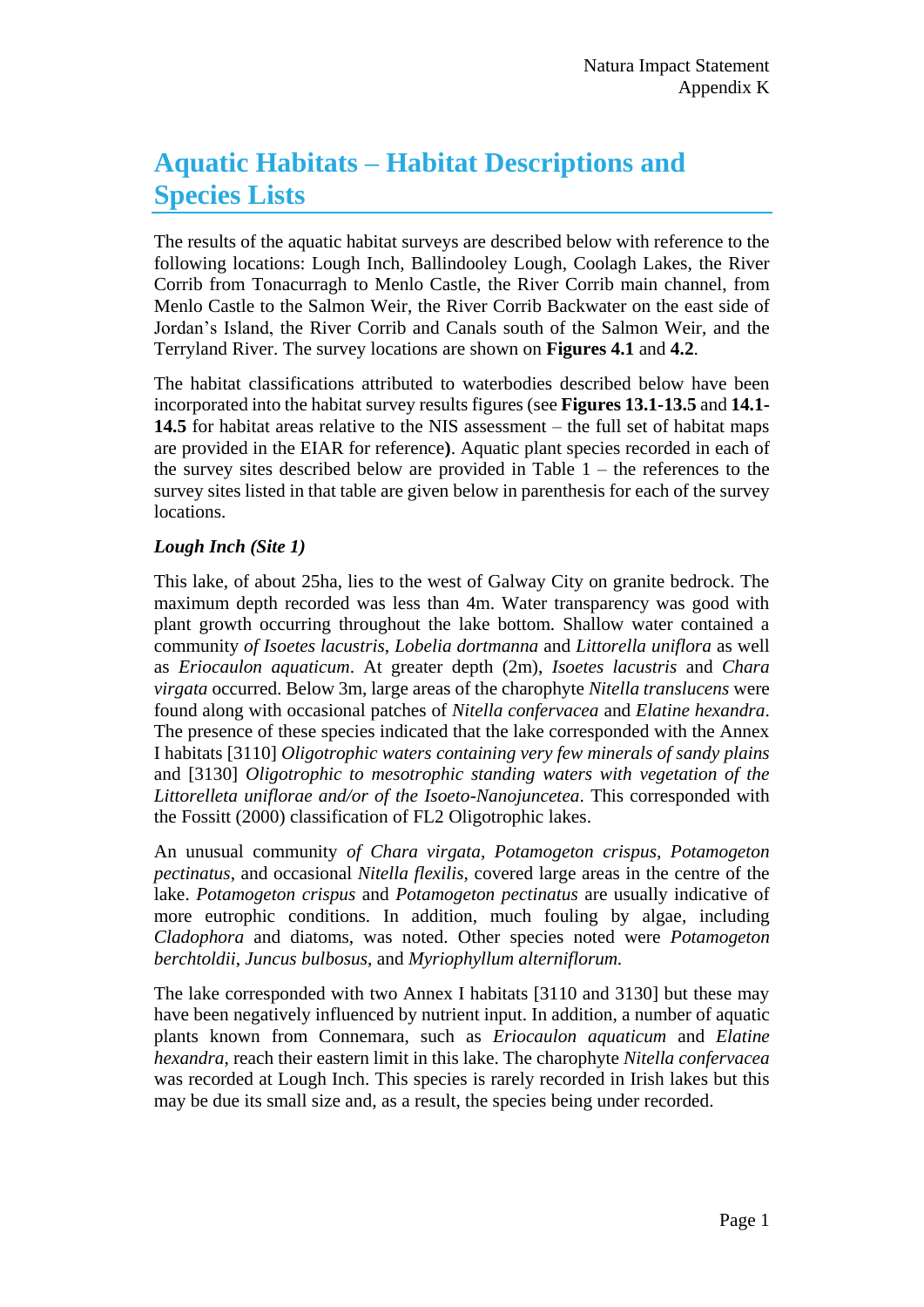## *Ballindooley Lough (Sites 12 to 14)*

This small lake lies to the north-east of Galway City. It was surrounded by fen and reed bed vegetation with stands of *Cladium mariscus*, *Phragmites australis*, and *Schoenoplectus lacustris*. Several large drains or ditches cut into fen peat drained into the lough. A large area of marl occurred at the north-eastern end while deeper water was present at the southern end. The shore line shelved very rapidly in the southern part of the lake. The sub-littoral vegetation was dominated by charophyte algae. *Chara rudis* was exceptionally abundant from 0-3m with some other species occurring in very shallow water including *Chara aspera*, *Chara aculeolata* and *Chara curta*. Flowering plants were rare, as is often the case in marl lakes, with only *Elodea canadensis* and *Urticularia* cf. *vulgaris* observed.

Most of the lake was deeper than the euphotic depth of about 4m and no plants were found. The marl area in the north east may contain additional species but could not be examined in detail as it was too exposed for snorkelling (due to low water) and was too liquid to allow wading.

The lake was classified as the Annex I habitat 3140 *hard oligo-mesotrophic waters with benthic vegetation of charophytes* (FL4 under the Fossitt classification). The complete dominance of *Chara rudis* however, probably indicates some degree of eutrophication. The rather turbid lake water would support this conclusion.

Some of the drainage ditches (FW4 under the Fossitt classification) were also examined. The ditches appeared to be regularly dredged and contained a limited flora of *Chara virgata*, *Chara aspera*, *Chara aculeolata*, *Chara rudis*, *Potamogeton coloratus* and *Lemna trisulca*. They did not correspond to any Annex I habitat type.

In addition to the main lake, two further small water bodies were present at this site. The southernmost pool (531244 728619 ITM) was shallow with a sublittoral flora of *Elodea canadensis, Lemna trisulca* and *Fontinalis antipyretica*. Floating species included *Nymphaea alba*. The abundance *of Lemna* and *Elodea* indicated a eutrophic pond (Fossitt classification FL5**)**. The smaller circular pond (531194 728778 ITM) had floating species present including *Potamogeton natans, Nymphaea alba* and *Sparganium natans*. Sublittoral species included abundant *Chara virgata* and *Urticularia* cf. *vulgaris*. This pond was classified as a mesotrophic water body under the Fossitt classification (FL4).

Ballindooley Lough was the site of an old record for the rare charophyte *Nitella tenuissima*. At present the species is known from the Burren, in Co. Clare and some sections of the Grand Canal (near Edenderry, Co. Offaly). Its most likely habitat would be the drainage ditches leading into the lough but it was not found there during these surveys.

### *Coolagh Lakes (Sites 6 and 7)*

The open areas of deep water in the Coolagh Lakes appear to be the remnants of a large open water area shown in  $19<sup>th</sup>$  century maps. All lakes were surrounded by dense beds of *Cladium mariscus* and *Phragmites australis*, whose spread appeared limited only by the depth of the remaining open water  $(5m)$ . As the lake bed sloped rapidly there was comparatively little ground for aquatic macrophytes. Like Ballindooley Lough, the Coolagh Lakes was a calcareous site with large areas of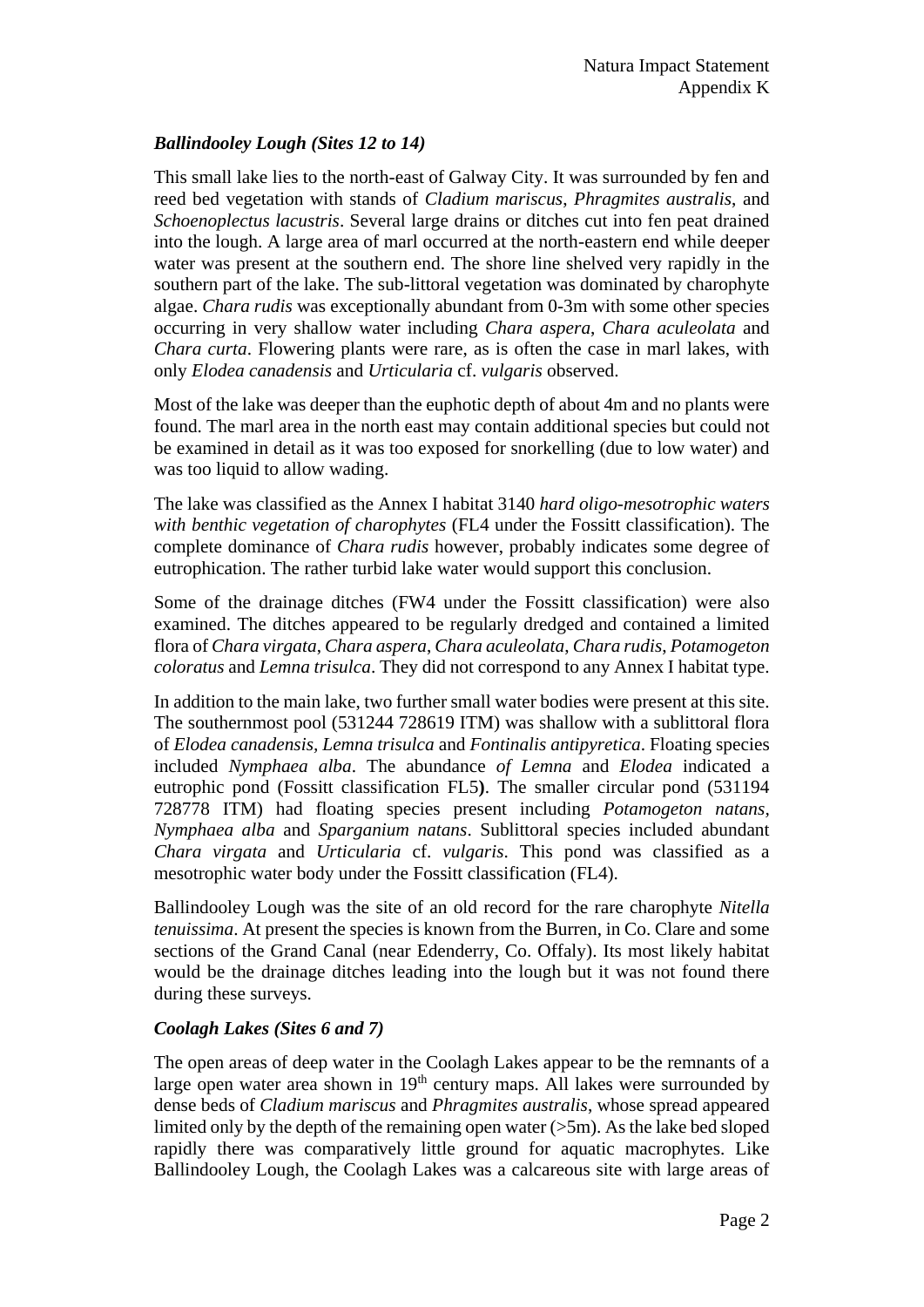fen peat and no outcropping rock. In both lakes *Chara hispida* and *Chara rudis* were very abundant from the surface to 4m depth.

The upper lake contained some flowering plants including *Hippuris vulgaris*, *Myriophyllum spicatum*, *Nuphar lutea* and *Elodea Canadensis* (which grew at the base of the euphotic zone at about 4m, as did some *Lemna trisulca*). However, *Chara rudis* or *Chara hispida* dominated most of the euphotic zone.

The lower lake also contained large stands of *Chara hispida* and *Carex rudis*, but flowering plants were more abundant with *Lemna trisulca* forming a zone at the base of the euphotic zone (4m) and *Elodea canadensis* intermixed with the *Chara* species. Other species included *Potamogeton lucens*, *Sparganium* sp., *Myriophyllum spicatum* and *Urticularia* cf. *vulgaris*. Two other species of charophyte, *Chara contraria* and *Chara vulgaris* occurred in small quantities.

The lakes correspond to the Annex I habitat [3140] *Hard oligo- mesotrophic waters with benthic vegetation of charophytes*, and the FL3 Fossitt classification. The lower lake however, was considered the borderline eutrophic type under the Fossitt classification (FL5), due to the increased presence of *Elodea canadensis* and *Lemna trisulca*. A strong case could be made that the area has changed greatly due to eutrophication and was not an exceptional example of the habitat type. The presence of Zebra mussels *Dreissena polymorpha* also degrades the habitat value.

The channel linking the Coolagh Lakes to the main channel of the River Corrib was thought to probably be maintained by cutting. It was fringed by very dense stands of *Phragmites australis* and *Cladium mariscus*. It was up to 1m deep with *Nuphar lutea*, *Menyanthes trifoliata*, *Elodea canadensis, Chara rudis* and *Lemna trisulca* growing in the channel*. Ranunculus lingua* was conspicuous in the reed swamp on the channel edge. This habitat was classified as a drainage ditch under the Fossitt classification (FW4).

### *River Corrib from Tonacurragh to Menlo Castle (Sites 2, 3 and 4)*

This section of the river had a low flow rate (in summer) and had characteristics resembling a hard water lake. Vegetation was determined by sampling transects along the river. The vegetation was dominated by charophyte algae in many places, especially *Chara rudis.* 

In the upper river near the junction of the Friar's Cut, the shore included backwaters dominated by reed swamp and open water with *Chara curta*, *Chara virgate annulata* and cyanobacterial crust on stones, as on the shore of Lough Corrib and other calcareous lakes. In deeper water (1m) *Chara rudis* was dominant with emergent vegetation including *Schoenoplectus lacustris* and *Phragmites australis*. *Chara rudis* extended to 2m depth along with *Zannichella palustris*, *Potamogeton lucens*, a little *Potamogeton crispus* and *Myriophyllum spicatum,* while *Chara globularis* extended to 3m along with some *Nuphar lutea* and abundant Zebra mussels. At this depth a white, shelly marl replaces the dark peat and mud of shallower water. In the main channel the river shelves very steeply and *Potamogeton perfoliatus* occurred.

Midway between the Friars cut and Menlo Pier the river was divided by a long narrow bank vegetated with swamp (527715 728520 ITM) with species present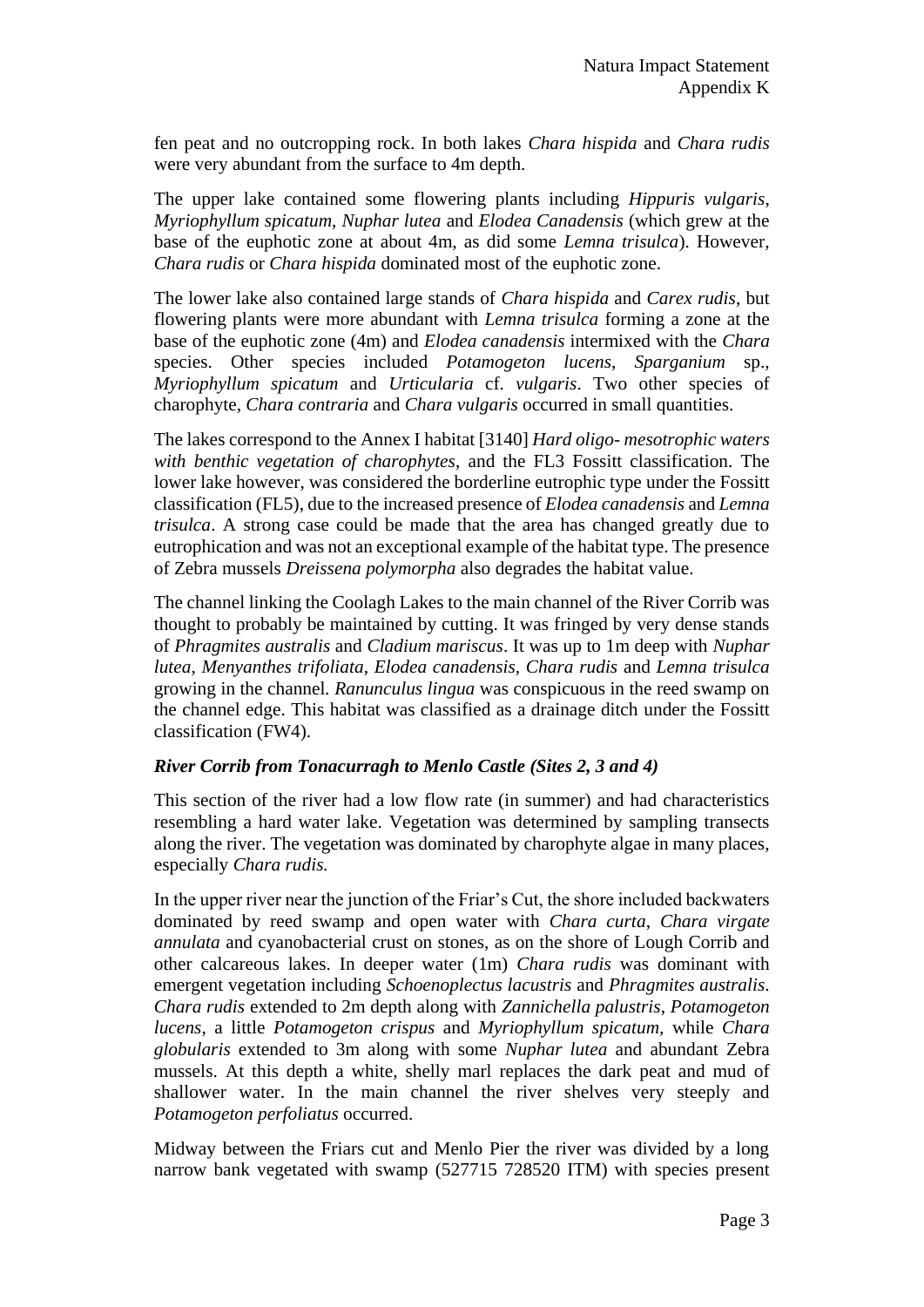including *Eleocharis palustris, Hippuris vulgaris, Lythrum salicaria, Ranunculus flammula, Valeriana officinalis, Iris pseudacorus, Schoenoplectus lacustris, Sparganium* sp.*, Menyanthes trifoliata, Calystegia sepium* and *Myosotis laxa*.

The shallower western channel, to a depth of 2m, contained reed swamp followed by *Chara virgata annulata*, *Lemna trisulca*, *Elodea canadensis* and *Nuphar lutea*  in 1m depth water, and *Potamogeton perfoliatus* beds at 2m. In places, bare areas of mud were colonized *by Nitella opaca*. The main channel shelved very steeply with *Potamogeton perfoliatus*, *Lemna trisulca*, and *Elodea canadensis*, followed by bare ground with Zebra mussels.

On the east bank *Chara rudis* was dominant with some *Potamogeton berchtoldii*, *Lemna trisulca* and *Elodea canadensis*.

Below Menlo Pier the river narrowed and deepened with little vegetation other than *Potamogeton perfoliatus* and *Potamogeton natans* along with some *Chara rudis* in shallow water close to the bank.

The depth of the river varies greatly, with many shallow inshore areas, but the main channel was cut into white marl which exceeded 8m depth in places. Vegetation was largely confined to water less than 4m, but Zebra mussels occurred deeper than this. A variety of flowering plants occurred, especially pond weeds (*Potamogeton* sp.). Nearly all shallow areas of any extent were occupied by *Schoenoplectus* and *Phragmites* reed swamp.

As the area is technically a river, it was classified as a depositing lowland river under the Fossitt classification (FW2) and does not correspond with any Annex I habitat type. Parts at least might equally be viewed as a southern extension of Lough Corrib, in which case it would be classified as the Annex I habitat [3140] *Hard oligo- mesotrophic waters with benthic vegetation of charophytes* and lake type FL4 in the Fossitt classification.

### *River Corrib main channel, from Menlo Castle to the Salmon Weir (Sites 5 and 9)*

In this section the river flow was stronger and river vegetation largely confined to shallows along the banks. Vegetation was only found in depths of  $\leq 2$  m and as largely either reed swamp of *Phragmites australis* or *Equisetum fluviatile*, with some stands of *Potamogeton natans* and *Carex rostrata. Chara rudis* and some *Chara virgata* were common in the shallow sublittoral. Species composition was similar but less diverse than the upstream section and the main channel was classified as a depositing lowland river (FW2 under the Fossitt classification), and did not correspond with any Annex I habitat type.

#### *Backwater on the east side of Jordan's Island (Site 8)*

This section consisted of small pools and channels cut through extensive *Phragmites australis*, *Schoenoplectus lacustris* and *Cladium mariscus* reed swamp. The area contained a diverse flora, especially of charophytes, but like all habitats surveyed showed signs of eutrophication. Species present include *Chara aspera*, *Chara contraria*, *Chara curta*, *Chara globularis*, *Chara rudis*, *Chara vulgaris* and *Chara virgata*. Other aquatic species included *Potamogeton pectinatus*, *Potamogeton perfoliatus*, *Potamogeton lucens*, *Potamogeton natans*,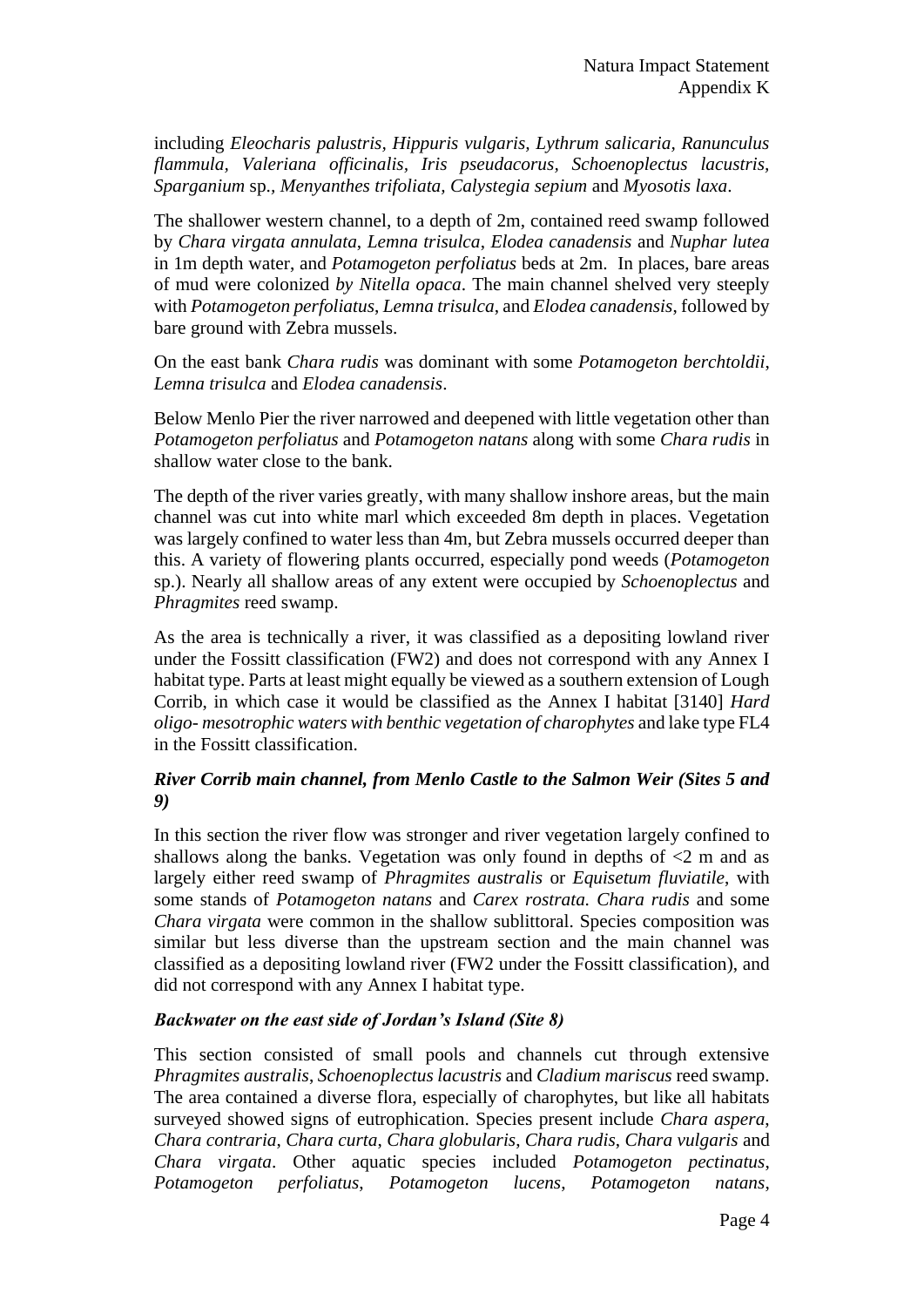*Myriophyllum spicatum*, *Elodea canadensis*, *Berula erecta*, *Lemna trisulca*, *Nuphar lutea* and *Oenanthe aquatica*. Blanket weed or *Cladophora* sp. was common, suggesting eutrophication. As the original channel is now almost completely filled with reed swamp the remaining open water might be best classified as a series of meso or eutrophic pools (FL4/5 under the Fossitt classification) linked by channels or drainage ditches (FW4 under the Fossitt classification).

#### *River Corrib and Canals south of the Salmon Weir (Site 10)*

There was aquatic vegetation similar to the river section above the weir but poorer, and vegetated areas were classified as canal under the Fossitt classification (FW3) as it is largely confined to the Eglington Canal and old mill races. Species included *Potamogeton perfoliatus*, *Potamogeton natans*, *Potamogeton pusil<sup>1</sup>* , *Elodea Canadensis, Myriophyllum spicatum, Chara rudis* and *Ranunculus* sp. The main river channel was tidal below the weirs and classified as estuary (MW4), though the exact boundary between river and estuary was not defined in this study.

#### *Terryland River (Site 11)*

The river appeared very eutrophic and had a limited flora present including *Potamogeton natans*, *Callitriche* sp., *Alisma plantago aquatia*, *Chara hispida/rudis*, *Myriophyllum spicatum*, *Sparganium* sp. and *Elodea canadensis*. Large areas of bare mud and extensive development of blanket weed, *Cladophora* sp. indicate significant eutrophication. The Terryland River was classified as a depositing lowland river under the Fossitt classification (FW2).

 $\overline{a}$ 

<sup>&</sup>lt;sup>1</sup> Species Id not confirmed under microscope.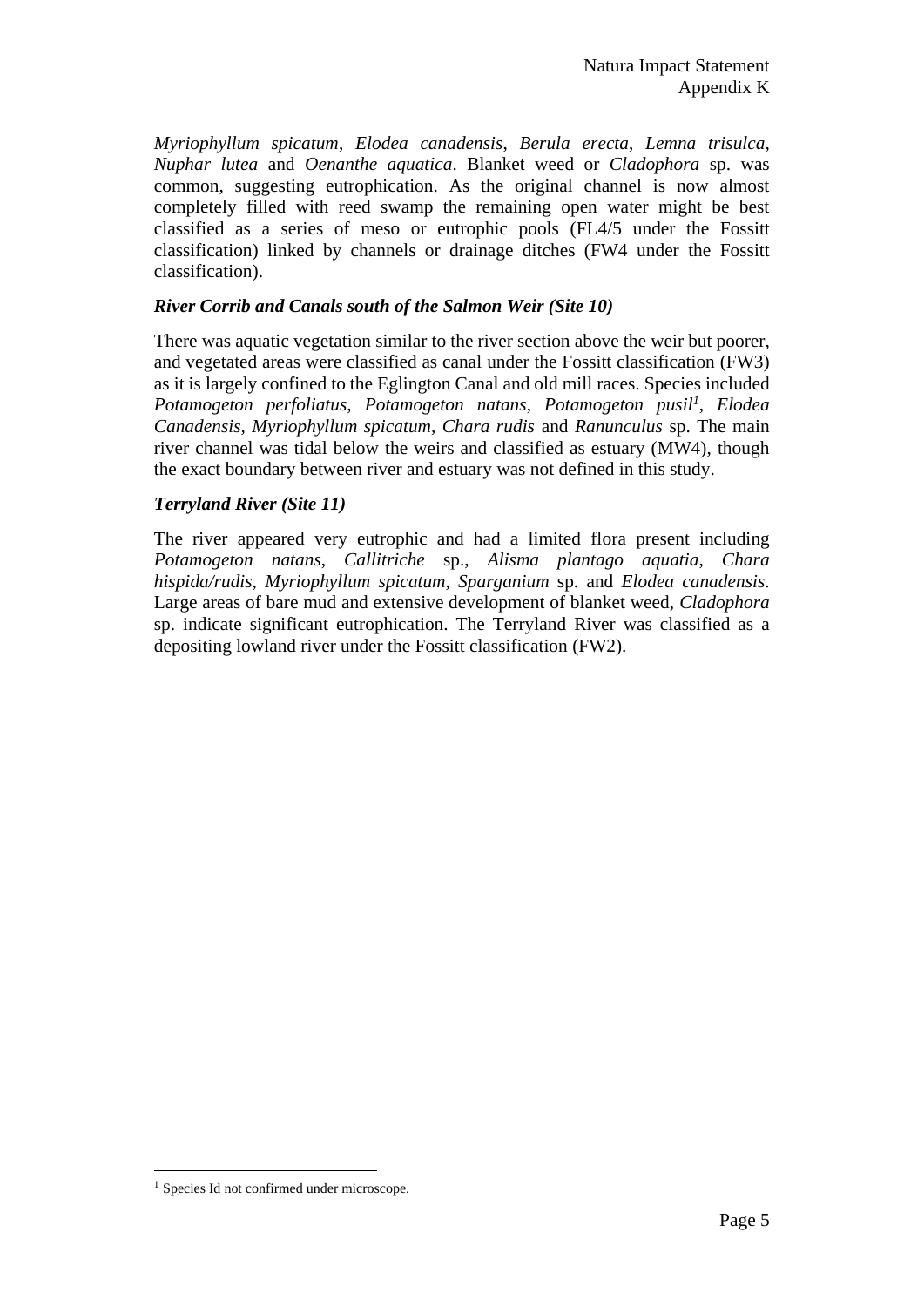#### *Conclusion*

 $\overline{a}$ 

From the survey results, the vegetation of Lough Inch was very different from all other survey sites and was classified as containing the Annex I habitat types [3110] and [3130]; it also contained plant communities A22, A23, and A2 $4<sup>2</sup>$  of Rodwell (1995). The other survey sites showed similarities in their relative vegetation communities probably because of a similar calcareous aquatic habitat. However, the commonest, and in places most abundant, species included the introduced plant species *Elodea canadensis*, *Lemna trisulca*, and *Chara rudis*. Rodwell's type A15 *Elodea canadensis community* shows certain affinities with the vegetation found in these waterbodies. A case might be made that the upper part of the River Corrib main channel, near the junction of Friar's Cut, could correspond with the Annex I habitat type [3260] *Water courses of plain to montane levels with the Ranunculion fluitantis and Callitricho-Batrachion vegetation* but given the absence of *Ranunculus* species and scarcity of *Callitriche* sp., it does not match a strict interpretation of [3260] as per the *Interpretation manual of European Union Habitats EUR28*.

It was considered by the surveyors that most of the habitats showed signs of eutrophication, including:

- Abundant *Cladophora* growth
- A shallow euphotic or vegetation depth in Ballindooley Lough, Coolagh Lakes and the River Corrib (4m in these lakes vs 8-10m in unpolluted hard water lakes)
- The dominance of *Chara rudis* at all hard water sites. In unpolluted lakes a more diverse charophyte flora would be expected. Abundant *Lemna trisulca* is also indicative of eutrophication
- The presence of *Potamogeton crispus* and *Potamogeton pectinatus* in Lough Inch
- The absence of the enrichment sensitive *Nitella tenuissima* from Ballindooly Lough, and
- The presence of very dense and extensive reed swamp, not usually encountered in unpolluted limestone water bodies in western Ireland

This widespread nutrient enrichment reduces the quality of the aquatic Annex I habitats but they may recover in the event of nutrient reduction.

Stewart (2004) suggested that the presence of five or more charophyte species indicated a site of conservation value in the UK. An equivalent Irish classification has not been proposed but given that at least seven charophyte species have been recorded in sites such as Jordan's Island and Ballindooley, they could be considered to have noteworthy charophyte floras.

<sup>2</sup> These codes represent the following vegetation communities from Rodwell (1995): A22 *Littorella uniflora – Lobelia dortmanna* community, A23 *Isoetes lacustris/setacea* community, and A24 *Juncus bulbosus* community.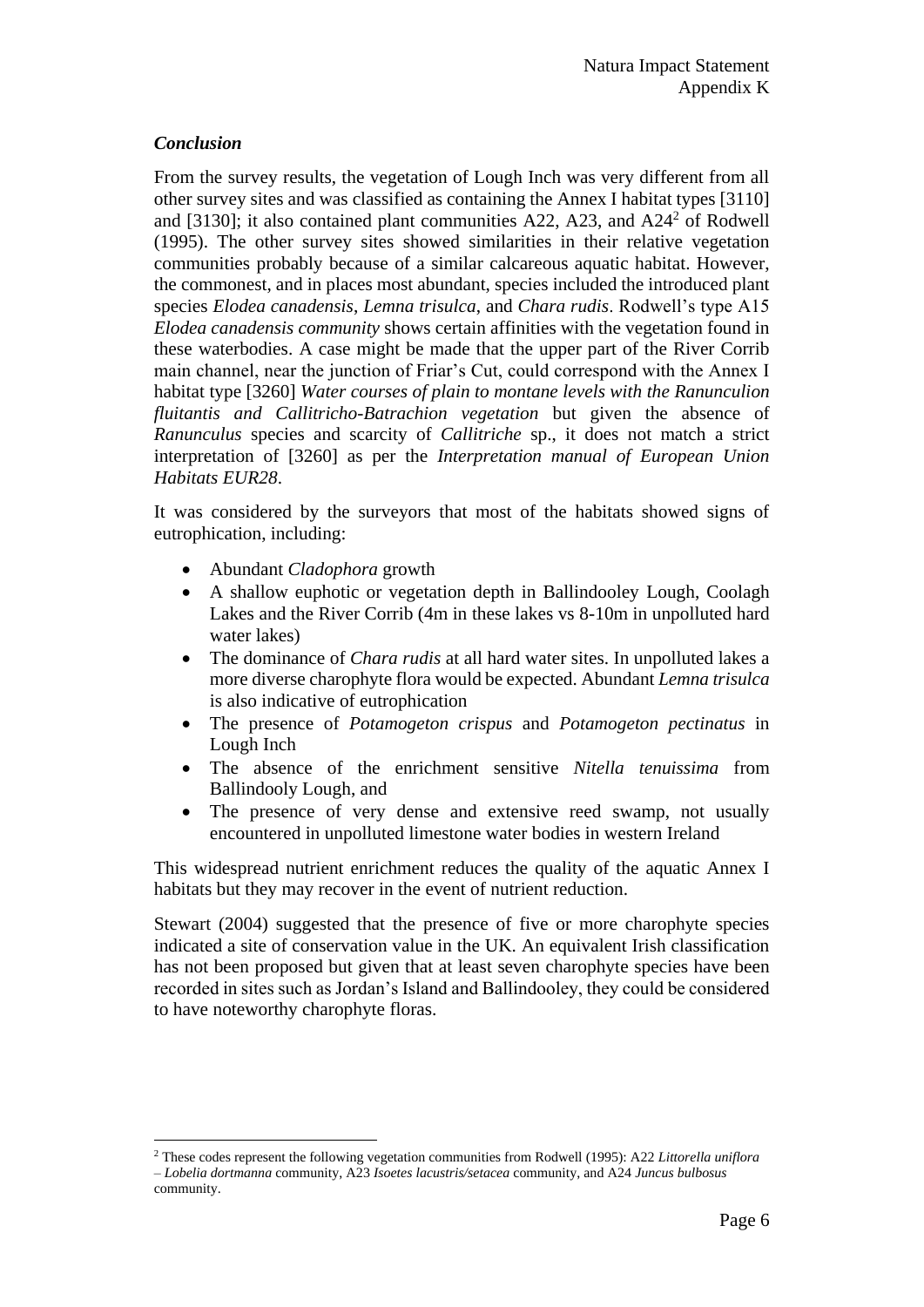|                          | <b>Survey Locations<sup>3</sup></b> |                          |                          |                          |                              |                          |                          |                          |                          |                          |                          |                          |                          |             |
|--------------------------|-------------------------------------|--------------------------|--------------------------|--------------------------|------------------------------|--------------------------|--------------------------|--------------------------|--------------------------|--------------------------|--------------------------|--------------------------|--------------------------|-------------|
| Species <sup>4</sup>     |                                     | $\boldsymbol{2}$         | $\mathbf{3}$             | $\overline{\mathbf{4}}$  | 5                            | $\mathbf{6}$             | $\overline{7}$           | 8                        | 9                        | 10                       | 11                       | 12                       | 13                       | 14          |
| Alisma plantago-aquatica | $\overline{\phantom{a}}$            | $\overline{\phantom{a}}$ | $\sim$                   | $\sim$                   | $\overline{\phantom{0}}$     | $\overline{\phantom{0}}$ | $\overline{\phantom{a}}$ | P                        | $\blacksquare$           | $\equiv$                 | P                        | $\sim$                   | $\overline{\phantom{a}}$ |             |
| Berula erecta            | $\overline{\phantom{a}}$            | $\overline{\phantom{a}}$ | $\sim$                   | $\blacksquare$           | $\overline{\phantom{a}}$     | $\overline{\phantom{a}}$ | $\sim$                   | P                        | $\overline{\phantom{0}}$ | $\overline{\phantom{a}}$ | $\sim$                   | $\sim$                   | $\overline{\phantom{a}}$ |             |
| Carex rostrata           | $\overline{\phantom{a}}$            | $\overline{\phantom{a}}$ | $\sim$                   | $\overline{\phantom{a}}$ | $\overline{\phantom{a}}$     | $\overline{\phantom{a}}$ | $\overline{\phantom{a}}$ | $\overline{\phantom{a}}$ | $\mathbf{P}$             | $\overline{\phantom{a}}$ | $\overline{\phantom{a}}$ | $\sim$                   | $\overline{\phantom{a}}$ |             |
| Callitriche sp.          | $\overline{\phantom{a}}$            | $\mathbf P$              | $\sim$                   | $\sim$                   | $\blacksquare$               | $\overline{\phantom{a}}$ | $\sim$                   | $\overline{\phantom{a}}$ | $\sim$                   | $\sim$                   | P                        | $\sim$                   | $\overline{\phantom{a}}$ |             |
| Chara aculeolata         | $\overline{\phantom{a}}$            | $\overline{\phantom{a}}$ | $\sim$                   | $\overline{\phantom{0}}$ | $\overline{\phantom{0}}$     | $\overline{\phantom{a}}$ | -                        | $\sim$                   | $\overline{\phantom{a}}$ | $\overline{\phantom{a}}$ | $\overline{\phantom{a}}$ | P                        | $\overline{\phantom{a}}$ |             |
| Chara aspera             | $\overline{\phantom{a}}$            | $\overline{\phantom{a}}$ | $\sim$                   | $\overline{\phantom{a}}$ | $\overline{\phantom{0}}$     | $\overline{\phantom{0}}$ | $\overline{\phantom{a}}$ | P                        | ۰                        | $\overline{\phantom{a}}$ | $\overline{\phantom{a}}$ | $\, {\bf P}$             | $\overline{\phantom{a}}$ |             |
| Chara contraria          | $\overline{\phantom{a}}$            | $\overline{\phantom{a}}$ | $\overline{\phantom{a}}$ | $\blacksquare$           | $\overline{\phantom{a}}$     | $\overline{\phantom{a}}$ | $\mathbf{P}$             | P                        | $\blacksquare$           | $\overline{\phantom{a}}$ | $\overline{\phantom{a}}$ | $\overline{\phantom{a}}$ | $\overline{\phantom{a}}$ |             |
| Chara curta              | $\overline{\phantom{a}}$            | $\mathbf P$              | $\sim$                   | $\overline{\phantom{a}}$ | $\overline{\phantom{0}}$     | $\overline{\phantom{0}}$ | $\overline{\phantom{a}}$ | P                        | ۰                        | $\overline{\phantom{a}}$ | $\overline{\phantom{a}}$ | P                        | $\overline{\phantom{a}}$ |             |
| Chara globularis         | $\overline{\phantom{a}}$            | $\mathbf P$              | $\sim$                   | $\overline{\phantom{a}}$ | $\overline{\phantom{0}}$     | $\overline{\phantom{0}}$ | $\overline{\phantom{a}}$ | P                        | $\blacksquare$           | $\sim$                   | $\overline{\phantom{a}}$ | $\sim$                   | $\overline{\phantom{a}}$ |             |
| Chara rudis              | $\overline{\phantom{a}}$            | $\mathbf P$              | $\sim$                   | P                        | P                            | P                        | $\mathbf P$              | P                        | P                        | P                        | $\mathbf P$              | P                        | $\overline{\phantom{a}}$ |             |
| Chara virgata            | ${\bf P}$                           | $\overline{\phantom{a}}$ | $\overline{\phantom{a}}$ | $\overline{\phantom{a}}$ | $\overline{\phantom{0}}$     | $\overline{\phantom{0}}$ | $\overline{\phantom{0}}$ | P                        | ۰                        | ۰                        | $\overline{\phantom{0}}$ | ${\bf P}$                | $\overline{\phantom{a}}$ | $\mathbf P$ |
| Chara virgata annulata   | $\overline{\phantom{a}}$            | P                        | ${\bf P}$                | $\blacksquare$           | $\overline{\phantom{a}}$     | $\overline{\phantom{0}}$ | $\sim$                   | $\sim$                   | P                        | $\overline{\phantom{a}}$ | $\overline{\phantom{0}}$ | $\sim$                   | $\overline{\phantom{a}}$ |             |
| Chara vulgaris           | $\sim$                              | $\overline{\phantom{a}}$ | $\sim$                   | $\overline{\phantom{a}}$ | $\overline{\phantom{a}}$     | $\overline{\phantom{a}}$ | $\, {\bf P}$             | P                        | ÷.                       | $\sim$                   | $\sim$                   | $\sim$                   | $\overline{\phantom{a}}$ |             |
| Cladium mariscus         | $\overline{\phantom{a}}$            | $\overline{\phantom{a}}$ | $\sim$                   | $\overline{\phantom{a}}$ | $\qquad \qquad \blacksquare$ | P                        | P                        | P                        | $\blacksquare$           | $\overline{\phantom{a}}$ | $\overline{\phantom{a}}$ | P                        | $\sim$                   | P           |
| Cladophora sp.           | P                                   | $\overline{\phantom{a}}$ | $\overline{\phantom{a}}$ | $\overline{\phantom{a}}$ | $\overline{\phantom{0}}$     | P                        | $\mathbf{P}$             | P                        | ۰                        | ۰                        | P                        | $\overline{\phantom{a}}$ | $\overline{\phantom{a}}$ |             |
| Equisetum fluviatile     | $\overline{\phantom{a}}$            | P                        | $\overline{\phantom{a}}$ | ۰                        | P                            | P                        | $\mathbf{P}$             | P                        | P                        | ۰                        | $\overline{\phantom{a}}$ | $\overline{\phantom{a}}$ |                          |             |

#### **Table 1 Aquatic Plant Species Recorded during the 2014 N6 Galway City Transport Project Aquatic Habitat Surveys**

 $^{4}P =$  present, (-) = absent

 $\overline{a}$ 

<sup>&</sup>lt;sup>3</sup> Site 1 Lough Inch, Site 2 River Corrib (Friar's Cut area), Site 3 River Corrib (Friar's Cut to Menlough Pier), Site 4 River Corrib (Menlough Pier to Menlo Castle), Site 5 River Corrib (Menlo Castle to Coolagh Lakes), Site 6 Coolagh Lakes (Upper Lake), Site 7 Coolagh Lakes (Lower Lake), Site 8 River Corrib (Backwater on east side of Jordan's Island), Site 9 River Corrib (Jordan's Island to the Salmon Weir), Site 10 River Corrib and Canals below the Salmon Weir, Site 11 Terryland River, Site 12 Ballindooly Lough (Main Lake), Site 13 Ballindooly Lough (southern lake), Site 14 Ballindooly Lough (western lake)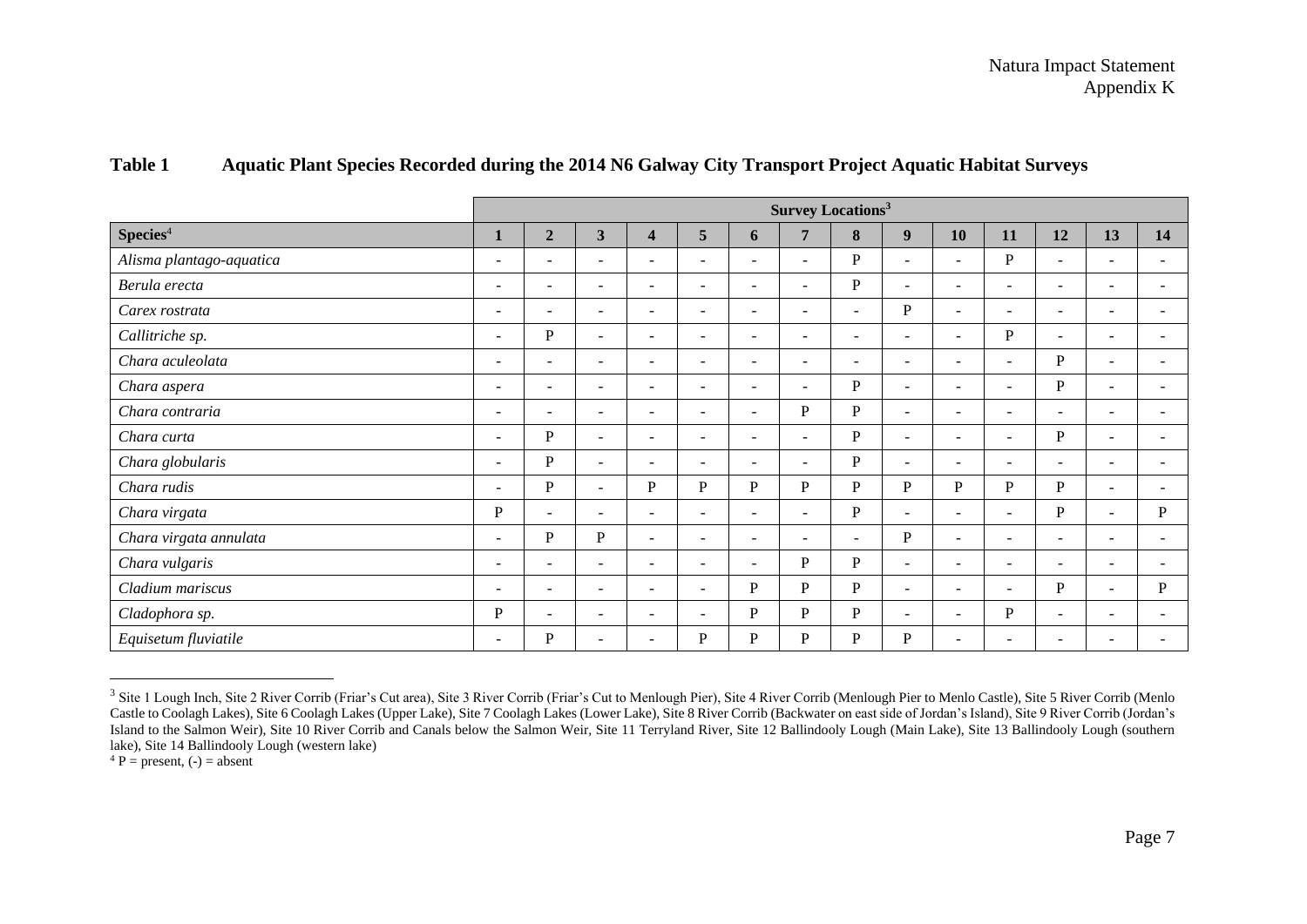|                            | <b>Survey Locations<sup>3</sup></b> |                          |                         |                          |                          |                          |                          |                          |                          |                |              |                          |                          |                          |
|----------------------------|-------------------------------------|--------------------------|-------------------------|--------------------------|--------------------------|--------------------------|--------------------------|--------------------------|--------------------------|----------------|--------------|--------------------------|--------------------------|--------------------------|
| Species <sup>4</sup>       | $\mathbf{1}$                        | $\boldsymbol{2}$         | $\overline{\mathbf{3}}$ | $\overline{\mathbf{4}}$  | $\overline{5}$           | 6                        | $\overline{7}$           | 8                        | $\boldsymbol{9}$         | 10             | 11           | 12                       | 13                       | 14                       |
| Elatine hexandra           | $\mathbf{P}$                        | $\blacksquare$           | $\sim$                  | $\overline{\phantom{a}}$ | $\sim$                   | $\overline{a}$           | $\blacksquare$           | $\overline{\phantom{a}}$ | $\overline{\phantom{a}}$ | $\blacksquare$ | ÷,           | $\sim$                   | $\overline{a}$           | $\overline{\phantom{a}}$ |
| Elodea canadensis          | $\overline{a}$                      | $\mathbf{P}$             | $\mathbf P$             | ${\bf P}$                | $\overline{a}$           | $\mathbf{P}$             | ${\bf P}$                | $\, {\bf P}$             | $\sim$                   | $\mathbf{P}$   | $\, {\bf P}$ | ${\bf P}$                | $\, {\bf P}$             |                          |
| Eriocaulon aquaticum       | $\mathbf{P}$                        | $\overline{a}$           | $\blacksquare$          | $\overline{\phantom{a}}$ | $\sim$                   | $\overline{\phantom{a}}$ | $\blacksquare$           | $\blacksquare$           | $\blacksquare$           | ٠              | ÷,           | $\blacksquare$           | $\overline{\phantom{a}}$ | $\overline{\phantom{a}}$ |
| Fontinalis antipyretica    | $\overline{\phantom{a}}$            | $\sim$                   | $\sim$                  | $\sim$                   | $\sim$                   | $\overline{a}$           | $\sim$                   | $\sim$                   | $\sim$                   | ۰              | ÷,           | $\mathbf{r}$             | $\mathbf{P}$             |                          |
| Hippuris vulgaris          | $\sim$                              | $\sim$                   | P                       | $\sim$                   | ÷.                       | P                        | $\sim$                   | $\sim$                   | $\sim$                   | $\sim$         | L.           | $\sim$                   | $\sim$                   | $\sim$                   |
| Isoetes lacustris          | $\mathbf{P}$                        | $\blacksquare$           | $\blacksquare$          | $\overline{\phantom{a}}$ | ÷                        | $\overline{\phantom{a}}$ | $\blacksquare$           | $\overline{\phantom{a}}$ | $\sim$                   | ٠              | ÷            | $\blacksquare$           | $\blacksquare$           |                          |
| Juncus bulbosus            | $\mathbf{P}$                        | $\overline{a}$           | $\overline{a}$          | $\overline{a}$           | $\overline{a}$           | ä,                       | $\sim$                   |                          | $\sim$                   | $\overline{a}$ | L,           | $\sim$                   | L.                       |                          |
| Lemna trisulca             |                                     | $\sim$                   | ${\bf P}$               | ${\bf P}$                | ۳                        | $\mathbf{P}$             | ${\bf P}$                | $\, {\bf P}$             |                          |                | ä,           | ${\bf P}$                | $\, {\bf P}$             |                          |
| Littorella uniflora        | $\, {\bf P}$                        | $\tilde{\phantom{a}}$    | $\sim$                  | $\overline{\phantom{a}}$ | ÷                        | $\overline{\phantom{0}}$ | $\blacksquare$           |                          |                          |                | ÷            | $\sim$                   | $\blacksquare$           |                          |
| Lobelia dortmanna          | $\, {\bf P}$                        | $\sim$                   | $\sim$                  | $\overline{\phantom{0}}$ | ÷                        | ÷                        | $\overline{a}$           | $\overline{\phantom{0}}$ |                          | $\equiv$       | ۳            | $\sim$                   | $\equiv$                 |                          |
| Menyanthes trifoliata      | $\sim$                              | $\blacksquare$           | $\sim$                  | ÷.                       | ٠                        | $\overline{a}$           | ${\bf P}$                | $\sim$                   | $\sim$                   | $\sim$         | ÷            | $\blacksquare$           | $\blacksquare$           |                          |
| Myriophyllum alterniflorum | $\mathbf{P}$                        | $\overline{a}$           | $\sim$                  | ÷.                       | ٠                        | ÷,                       | $\sim$                   |                          | $\sim$                   | ٠              | L.           | $\sim$                   | L,                       |                          |
| Myriophyllum spicatum      | $\overline{a}$                      | $\mathbf{P}$             | $\blacksquare$          | $\sim$                   | $\sim$                   | $\mathbf{P}$             | ${\bf P}$                | $\, {\bf P}$             | $\sim$                   | P              | ${\bf P}$    | $\blacksquare$           | $\overline{a}$           |                          |
| Nitella confervacea        | $\mathbf{P}$                        | $\blacksquare$           | $\omega$                | $\sim$                   | $\overline{\phantom{a}}$ | ÷                        | $\overline{\phantom{a}}$ |                          | $\blacksquare$           |                | ÷            | $\blacksquare$           | $\blacksquare$           |                          |
| Nitella flexilis           | $\, {\bf P}$                        | $\sim$                   | $\sim$                  | $\sim$                   | $\sim$                   | ÷                        | $\overline{\phantom{a}}$ | $\sim$                   | $\sim$                   | $\sim$         | ۳            | $\sim$                   | $\sim$                   | $\sim$                   |
| Nitella opaca              | $\sim$                              | $\blacksquare$           | ${\bf P}$               | $\sim$                   | ÷.                       | $\overline{a}$           | $\sim$                   | $\sim$                   | $\sim$                   | ÷              | ÷,           | $\blacksquare$           | $\blacksquare$           |                          |
| Nitella translucens        | $\mathbf{P}$                        | $\overline{a}$           | $\sim$                  | $\sim$                   | ÷,                       | L,                       | $\overline{a}$           |                          | $\sim$                   |                | ÷            | $\blacksquare$           | $\overline{\phantom{a}}$ |                          |
| Nuphar lutea               | $\overline{a}$                      | $\mathbf{P}$             | ${\bf P}$               | $\overline{a}$           | ÷.                       | $\mathbf{P}$             | ${\bf P}$                | $\, {\bf P}$             | $\overline{a}$           |                | L.           | ÷.                       | $\overline{a}$           |                          |
| Nymphaea alba              | $\overline{\phantom{a}}$            | $\overline{a}$           | $\blacksquare$          | $\blacksquare$           |                          | ÷                        | $\overline{\phantom{a}}$ |                          |                          |                | ÷,           | $\blacksquare$           | $\mathbf{P}$             | $\, {\bf P}$             |
| Oenanthe aquatica          | $\overline{\phantom{a}}$            | $\mathbf{P}$             | $\sim$                  |                          |                          | ÷                        | $\blacksquare$           | P                        |                          |                | ÷            | $\overline{\phantom{a}}$ | $\overline{\phantom{0}}$ |                          |
| Phragmites australis       | $\overline{\phantom{a}}$            | ${\bf P}$                | ${\bf P}$               | ${\bf P}$                | ${\bf P}$                | P                        | ${\bf P}$                | P                        | P                        | P              | ${\bf P}$    | P                        | $\mathbf P$              | P                        |
| Potamogeton berchtoldii    | $\mathbf{P}$                        | $\overline{\phantom{a}}$ | $\sim$                  | ${\bf P}$                | ä,                       | ÷                        | $\overline{\phantom{a}}$ |                          |                          |                | L,           | ÷.                       | $\overline{\phantom{a}}$ |                          |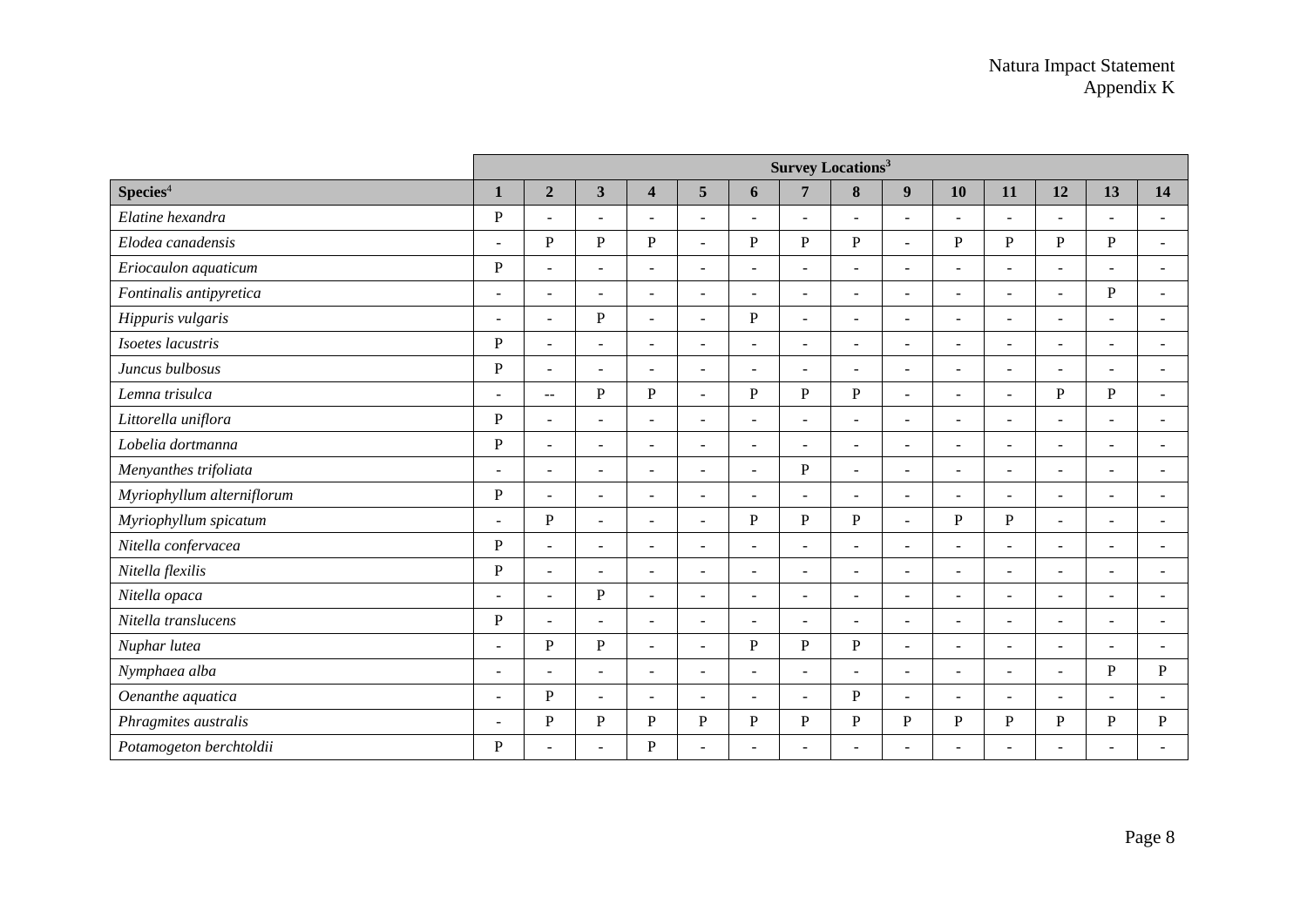|                          | <b>Survey Locations<sup>3</sup></b> |                          |                          |                          |                          |                          |                          |                          |                          |                          |                          |                          |                          |    |
|--------------------------|-------------------------------------|--------------------------|--------------------------|--------------------------|--------------------------|--------------------------|--------------------------|--------------------------|--------------------------|--------------------------|--------------------------|--------------------------|--------------------------|----|
| Species <sup>4</sup>     |                                     | $\overline{2}$           | $\overline{\mathbf{3}}$  | $\boldsymbol{4}$         | 5                        | $\mathbf b$              | 7                        | 8                        | 9                        | 10                       | 11                       | 12                       | 13                       | 14 |
| Potamogeton coloratus    | $\overline{\phantom{a}}$            | $\overline{\phantom{a}}$ | $\overline{\phantom{0}}$ | $\overline{a}$           | $\overline{\phantom{0}}$ | ۰                        | $\overline{\phantom{0}}$ |                          | $\overline{\phantom{a}}$ | ٠                        | $\blacksquare$           | P                        | $\overline{\phantom{a}}$ |    |
| Potamogeton crispus      | P                                   | P                        | $\overline{\phantom{a}}$ | $\overline{a}$           | $\overline{\phantom{0}}$ | $\overline{a}$           | $\overline{\phantom{0}}$ |                          | $\overline{\phantom{0}}$ | ۰                        | $\overline{\phantom{0}}$ | $\sim$                   | $\overline{\phantom{a}}$ |    |
| Potamogeton lucens       | $\overline{\phantom{a}}$            | $\mathbf{P}$             | $\sim$                   | $\overline{\phantom{0}}$ | ÷                        | $\overline{\phantom{a}}$ | P                        | P                        | P                        | Ξ.                       | $\blacksquare$           | $\sim$                   | $\overline{\phantom{0}}$ |    |
| Potamogeton natans       | $\overline{\phantom{a}}$            | $\overline{\phantom{a}}$ | $\overline{\phantom{a}}$ | $\overline{\phantom{a}}$ | P                        | $\overline{\phantom{0}}$ | $\overline{\phantom{0}}$ | P                        | P                        | P                        | P                        | P                        | $\sim$                   | P  |
| Potamogeton pectinatus   | $\mathbf P$                         | $\overline{\phantom{a}}$ | $\overline{\phantom{a}}$ | $\overline{a}$           | $\overline{\phantom{0}}$ | $\overline{\phantom{a}}$ | $\sim$                   | P                        | $\overline{\phantom{a}}$ | ۰                        | $\overline{\phantom{0}}$ | $\overline{\phantom{a}}$ | $\overline{\phantom{0}}$ |    |
| Potamogeton perfoliatus  | $\overline{\phantom{a}}$            | $\mathbf P$              | P                        | $\sim$                   | P                        | $\overline{\phantom{a}}$ | P                        | P                        | $\sim$                   | P                        | $\overline{a}$           | $\overline{\phantom{a}}$ | $\overline{\phantom{0}}$ |    |
| Ranunculus lingua        | $\overline{\phantom{a}}$            | $\overline{\phantom{a}}$ | <b>.</b>                 | $\overline{\phantom{a}}$ | $\overline{\phantom{0}}$ | $\overline{\phantom{a}}$ | $\mathbf P$              |                          | -                        | -                        | $\overline{\phantom{0}}$ | $\overline{\phantom{a}}$ | $\overline{\phantom{a}}$ |    |
| Ranunculus sp.           | -                                   | $\overline{\phantom{a}}$ | $\overline{\phantom{a}}$ | $\overline{\phantom{a}}$ | $\overline{\phantom{0}}$ | $\overline{\phantom{a}}$ | $\overline{\phantom{a}}$ | $\overline{\phantom{0}}$ | $\overline{\phantom{0}}$ | P                        | $\overline{\phantom{m}}$ | $\sim$                   | $\overline{\phantom{a}}$ |    |
| Schoenoplectus lacustris | $\overline{\phantom{a}}$            | P                        | $\sim$                   | P                        | P                        | P                        | P                        | P                        | P                        | $\overline{\phantom{0}}$ | $\overline{\phantom{a}}$ | P                        | $\sim$                   | P  |
| Sparganium sp.           | $\overline{\phantom{a}}$            | $\overline{\phantom{a}}$ | $\overline{\phantom{a}}$ | $\overline{\phantom{a}}$ | $\overline{\phantom{0}}$ | $\overline{\phantom{a}}$ | P                        | $\overline{\phantom{0}}$ | $\overline{\phantom{a}}$ | ۰                        | $\mathbf{P}$             | $\sim$                   | $\overline{\phantom{a}}$ |    |
| Sparganium natans        | $\overline{\phantom{a}}$            | $\overline{\phantom{a}}$ | $\overline{\phantom{a}}$ | $\overline{a}$           | $\overline{\phantom{a}}$ | $\overline{\phantom{a}}$ | $\overline{\phantom{a}}$ | $\overline{\phantom{a}}$ | $\overline{\phantom{0}}$ | ۰                        | $\overline{\phantom{0}}$ | P                        | $\sim$                   | P  |
| Typha latifolia          | $\overline{\phantom{a}}$            | $\mathbf P$              | $\sim$                   | $\overline{\phantom{0}}$ | $\overline{\phantom{0}}$ | $\overline{\phantom{a}}$ | $\overline{\phantom{0}}$ | P                        | $\mathbf{P}$             | -                        | $\blacksquare$           | $\sim$                   | $\overline{\phantom{a}}$ |    |
| Urticularia cf. vulgaris | $\overline{\phantom{a}}$            | $\overline{\phantom{a}}$ | $\overline{\phantom{a}}$ | $\overline{\phantom{a}}$ | $\overline{\phantom{0}}$ | $\overline{\phantom{a}}$ | P                        | $\overline{\phantom{a}}$ | $\overline{\phantom{a}}$ | -                        | $\overline{\phantom{0}}$ | P                        | $\sim$                   | P  |
| Zannichella palustris    | $\overline{\phantom{a}}$            | P                        | $\overline{\phantom{0}}$ |                          |                          |                          | $\overline{\phantom{0}}$ |                          |                          | -                        | $\overline{\phantom{0}}$ | $\overline{\phantom{a}}$ | $\overline{\phantom{0}}$ |    |